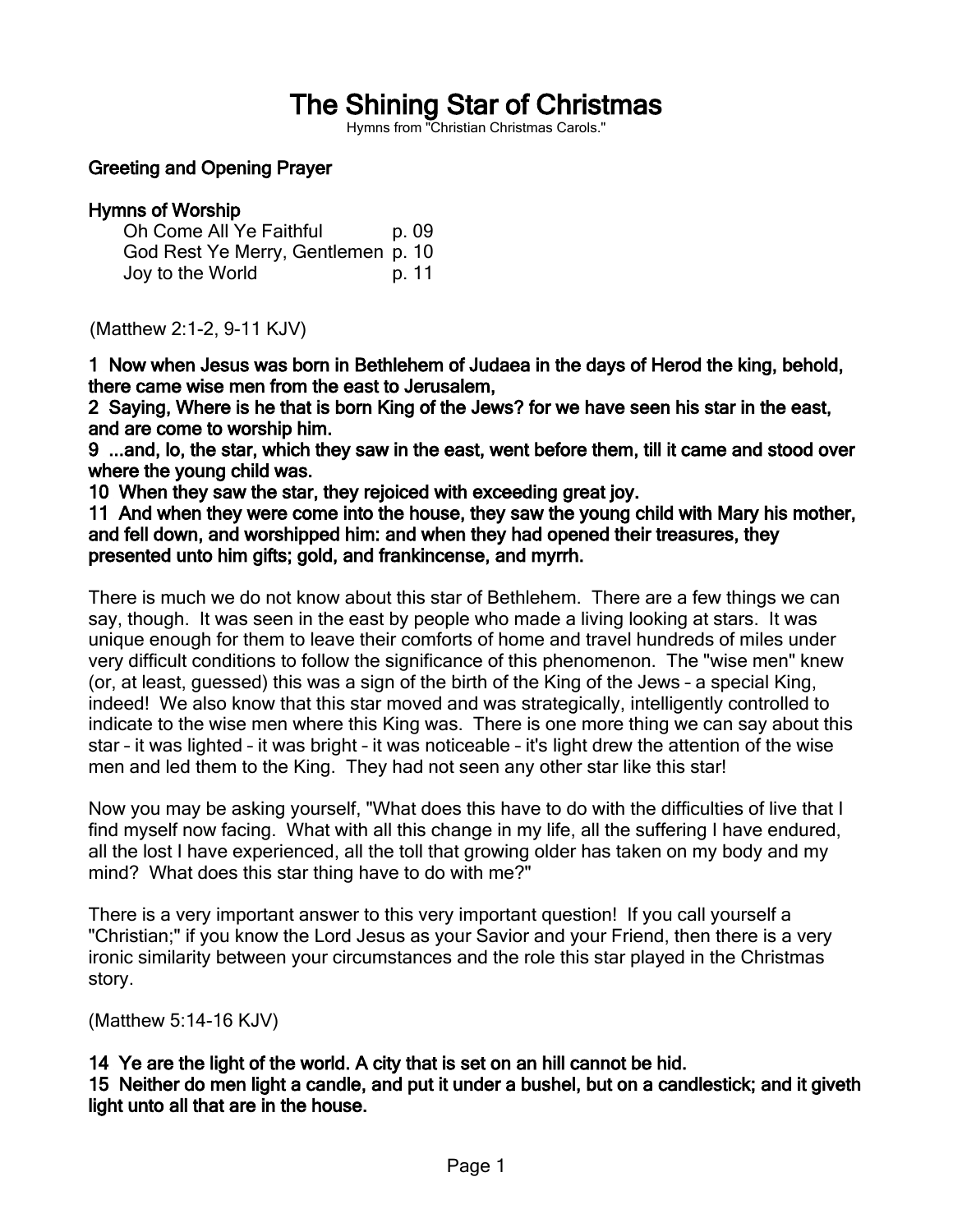## 16 Let your light so shine before men, that they may see your good works, and glorify your Father which is in heaven.

You are God's star in your little corner of the world. People are hungry for just a glimmer of light in their lives. A little joy. A little peace. A little kindness. A little love!

(John 15:12 KJV)

# This is my commandment, That ye love one another, as I have loved you.

Look into the life of your neighbor who lives with you in this facility. Do they need someone to be patient them? Do they need to see the light of Jesus shining on the face of a friend who understands and cares about them? Do they need encouragement in their faith in Jesus Christ? Do they need a glimmer of kindness and forgiveness in their life?

(1Corinthians 13:4-5 NLT)

# 4 Love is patient and kind. Love is not jealous or boastful or proud

## 5 or rude. It does not demand its own way. It is not irritable, and it keeps no record of being wronged.

There is the light of the star of Bethlehem that led the wise men to Jesus! Your kind word, your pleasant attitude toward a worrisome person, your patience with the nurse, your forgiveness when your friend is rude to you, your love that loves when there is reason to strike out and complain – THAT IS THE LIGHT THAT LEADS OTHERS TO CHRIST!

#### "that they may see your good works and glorify your Father which is in Heaven!"

Are you God's child? Do you know Jesus Christ? Do you call heaven your eternal home? Yes? Well your Lord and Savior has asked you to do a simple thing – be as kind and patient with others as He is with you!

Listen to your thoughts about others. Listen to the way you think about someone when they are unpleasant or mean to you. Listen and call on Jesus Christ to help you change the way you think!

Here are the practical marching orders (given to us by the Holy Spirit through General Paul the Apostle) for the stars of Christ in the here and now:

(Philippians 4:4-9 NLT)

# 4 Always be full of joy in the Lord. I say it again — rejoice!

#### 5 Let everyone see that you are considerate in all you do. Remember, the Lord is coming soon.

6 Don't worry about anything; instead, pray about everything. Tell God what you need, and thank him for all he has done.

7 Then you will experience God's peace, which exceeds anything we can understand. His peace will guard your hearts and minds as you live in Christ Jesus.

8 And now, dear brothers and sisters, one final thing. Fix your thoughts on what is true, and